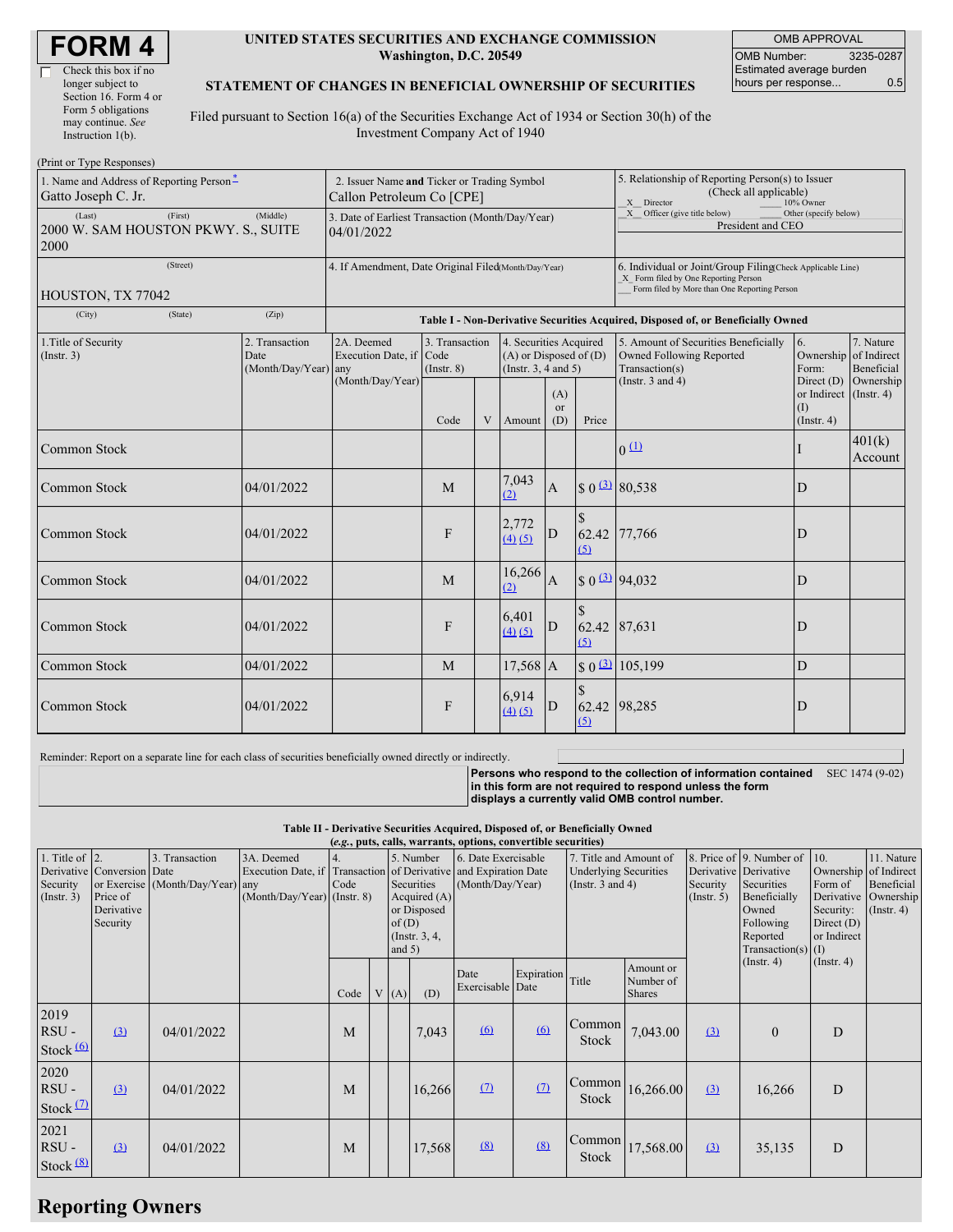|                                                                                               | <b>Relationships</b> |                      |                   |       |  |  |  |  |
|-----------------------------------------------------------------------------------------------|----------------------|----------------------|-------------------|-------|--|--|--|--|
| <b>Reporting Owner Name / Address</b>                                                         | Director             | 10%<br><b>J</b> wner | Officer           | Other |  |  |  |  |
| Gatto Joseph C. Jr.<br>2000 W. SAM HOUSTON PKWY. S.<br><b>SUITE 2000</b><br>HOUSTON, TX 77042 | $\mathbf{X}$         |                      | President and CEO |       |  |  |  |  |

## **Signatures**

/s/ Joseph C. Gatto, Jr. by Leisa Munoz, as Attorney-in-Fact  $\vert$  04/05/2022 \*\*Signature of Reporting Person Date

## **Explanation of Responses:**

**\*** If the form is filed by more than one reporting person,*see* Instruction 4(b)(v).

**\*\*** Intentional misstatements or omissions of facts constitute Federal Criminal Violations. *See* 18 U.S.C. 1001 and 15 U.S.C. 78ff(a).

(1) Effective March 31, 2022, Callon Petroleum Company (the "Company") eliminated the Company stock fund as an investment alternative available under the Company's 401(k) plan. As a result the change of the Company's energ result, the shares of the Company's common stock that the reporting person previously reported as beneficially owned under the 401(k) plan were liquidated.

**( 2)** Reflects the 1-for-10 reverse split of the common stock, par value \$0.01, of the Company, effective August 7, 2020 (the "Reverse Stock Split").

**( 3)** Restricted Stock Units ("RSUs") convert into common stock on a one-for-one basis.

**( 4)** Payment of tax liability by withholding common stock incident to vesting of RSU award issued in accordance with Rule 16b-3.

- (5) Each RSU is the economic equivalent of one share of the Company's common stock at its closing price on the vesting date. If the vesting date should fall on a weekend or holiday, the preceding business day's closing price is used.
- (6) On January 31, 2019, the reporting person was granted 21,130 RSUs, as adjusted by the Reverse Stock Split, subject to three-year ratable vesting with one-third vesting each year subsequent to the award year. The first
- ( $\overline{7}$ ) On January 31, 2020, the reporting person was granted 48,799 RSUs, as adjusted by the Reverse Stock Split, subject to the three-year ratable vesting with one-third vesting each year.<br>( $\overline{7}$ ) on January 31, 2 subsequent to the award year. The first tranche vested on April 1, 2021. The second tranche vested on April 1, 2022. The third and final tranche will vest on April 1, 2023.
- **( 8)** On March 12, 2021, the reporting person was granted 52,703 RSUs subject to the three-year ratable vesting with one-third vesting each year subsequent to the award year. The first tranche vested on April 1, 2022. The second tranche will vest on April 1, 2023. The third and final tranche will vest on April 1, 2024.

#### **Remarks:**

Exhibit List: Exhibit 24 - Power of Attorney

Note: File three copies of this Form, one of which must be manually signed. If space is insufficient, *see* Instruction 6 for procedure.

Potential persons who are to respond to the collection of information contained in this form are not required to respond unless the form displays a currently valid OMB number.